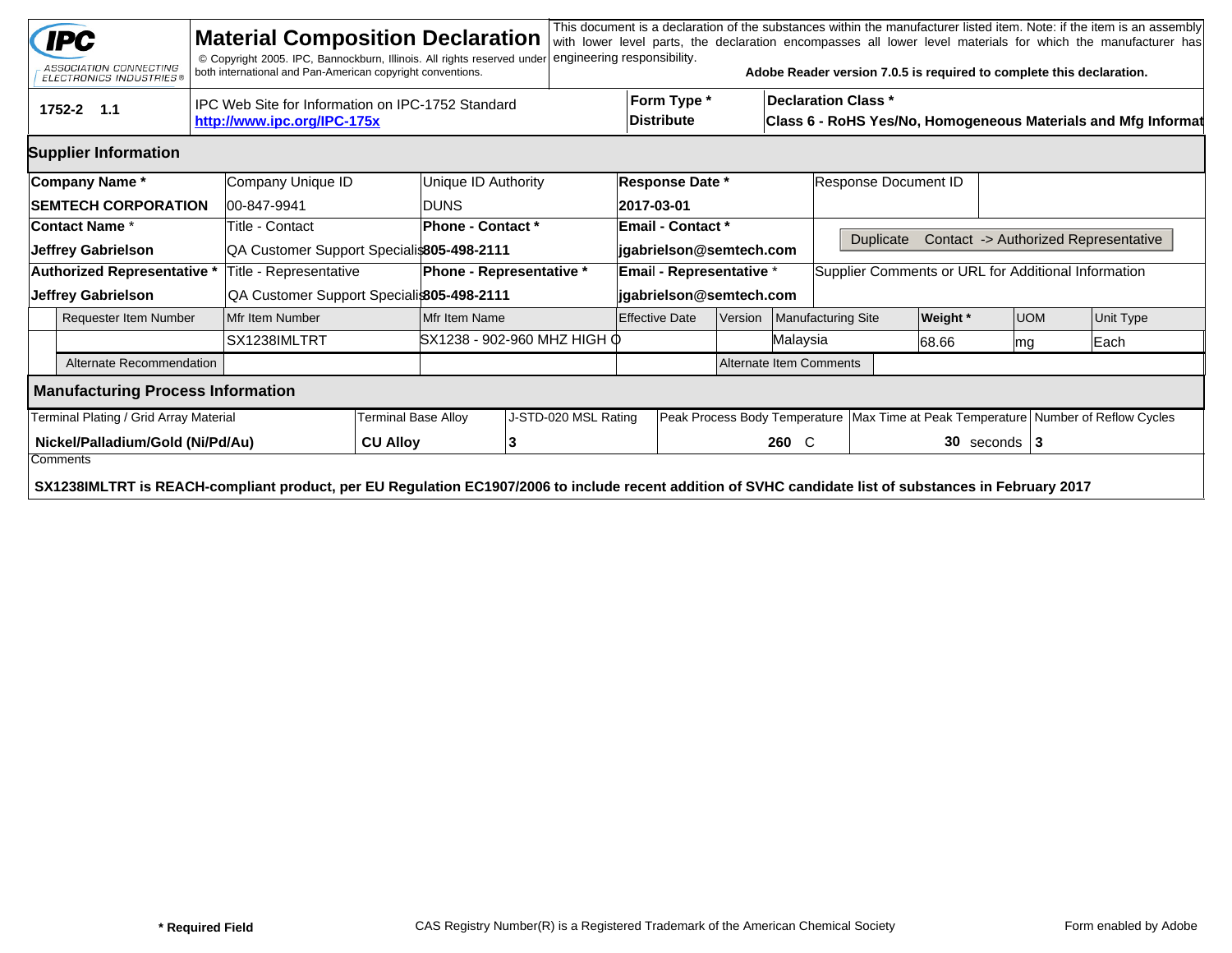| Save the fields in<br><b>Export Data</b><br>this form to a file | Import fields from a<br>Import Data<br>file into this form                                                                                                                                                                                                                                                                                                                                                                                                                                                                                                                                                                                                                                                                                                                                                                                                                                                                                                                                                                                                                                                                                                                                                                                                                                                                                                                                                                                                                                                                                                                                                                                                                                                                                                                                                                                                                                                                                                                                                                                                                  | Clear all of the<br>fields on this form | <b>Reset Form</b> | Lock the fields on this<br>form to prevent changes | Lock Supplier Fields |
|-----------------------------------------------------------------|-----------------------------------------------------------------------------------------------------------------------------------------------------------------------------------------------------------------------------------------------------------------------------------------------------------------------------------------------------------------------------------------------------------------------------------------------------------------------------------------------------------------------------------------------------------------------------------------------------------------------------------------------------------------------------------------------------------------------------------------------------------------------------------------------------------------------------------------------------------------------------------------------------------------------------------------------------------------------------------------------------------------------------------------------------------------------------------------------------------------------------------------------------------------------------------------------------------------------------------------------------------------------------------------------------------------------------------------------------------------------------------------------------------------------------------------------------------------------------------------------------------------------------------------------------------------------------------------------------------------------------------------------------------------------------------------------------------------------------------------------------------------------------------------------------------------------------------------------------------------------------------------------------------------------------------------------------------------------------------------------------------------------------------------------------------------------------|-----------------------------------------|-------------------|----------------------------------------------------|----------------------|
| <b>RoHS Material Composition Declaration</b>                    |                                                                                                                                                                                                                                                                                                                                                                                                                                                                                                                                                                                                                                                                                                                                                                                                                                                                                                                                                                                                                                                                                                                                                                                                                                                                                                                                                                                                                                                                                                                                                                                                                                                                                                                                                                                                                                                                                                                                                                                                                                                                             |                                         |                   | <b>Declaration Type *</b>                          | Detailed             |
| <b>RoHS Directive</b><br>2002/95/EC                             | RoHS Definition: Quantity limit of 0.1% by mass (1000 PPM) in homogeneous material for: Lead (Pb), Mercury, Hexavalent Chromium, Polybrominated Biphenyls (PBB),<br>Polybrominated Diphenyl Ethers (PBDE) and quantity limit of 0.01% by mass (100 PPM) of homogeneous material for Cadmium                                                                                                                                                                                                                                                                                                                                                                                                                                                                                                                                                                                                                                                                                                                                                                                                                                                                                                                                                                                                                                                                                                                                                                                                                                                                                                                                                                                                                                                                                                                                                                                                                                                                                                                                                                                 |                                         |                   |                                                    |                      |
|                                                                 | Please indicate whether any homogeneous material (as defined by the RoHS Directive, EU 2002/95/EC and implemented by the laws of the European Union member states) of the part identified on this form contains lead, mercury,<br>chromium, polybrominated biphenyls and/or polybrominated diphenyl ethers (each a ?RoHS restricted substance?) in excess of the applicable quantity limit identified above. If a homogeneous material within the part contains<br>excess of an applicable quantity limit, please indicate below which, if any, RoHS exemption you believe may apply. If the part is an assembly with lower level components, the declaration shall encompass all such components<br>gathered the information it provides in this form using appropriate methods to ensure its accuracy and that such information is true and correct to the best of its knowledge and belief, as of the date that Supplier complet<br>Company will rely on this certification in determining the compliance of its products with European Union member state laws that implement the RoHS Directive. Company acknowledges that Supplier may have relied on informati<br>completing this form, and that Supplier may not have independently verified such information. However, in situations where Supplier has not independently verified information provided by others, Supplier agrees that, at a<br>certifications regarding their contributions to the part, and those certifications are at least as comprehensive as the certification in this paragraph. If the Company and the Supplier enter into a written agreement with r<br>conditions of that agreement, including any warranty rights and/or remedies provided as part of that agreement, will be the sole and exclusive source of the Supplier?s liability and the Company?s remedies for issues that a<br>provides in this form. In the absence of such written agreement, the warranty rights and/or remedies of Supplier's Standard Terms and Conditions of Sale applicable to such part shall apply. |                                         |                   |                                                    |                      |
| <b>RoHS Declaration *</b>                                       | - Item(s) does not contain RoHS restricted substances per the definition above                                                                                                                                                                                                                                                                                                                                                                                                                                                                                                                                                                                                                                                                                                                                                                                                                                                                                                                                                                                                                                                                                                                                                                                                                                                                                                                                                                                                                                                                                                                                                                                                                                                                                                                                                                                                                                                                                                                                                                                              |                                         |                   | Supplier Acceptance * Accepted                     |                      |
| above and choose all applicable exemptions.                     | Exemptions: If the declared item does not contain RoHS restricted substances per the definition above except for defined RoHS exemptions, then select the corresponding response in the RoHS Declaration                                                                                                                                                                                                                                                                                                                                                                                                                                                                                                                                                                                                                                                                                                                                                                                                                                                                                                                                                                                                                                                                                                                                                                                                                                                                                                                                                                                                                                                                                                                                                                                                                                                                                                                                                                                                                                                                    |                                         |                   |                                                    |                      |
| <b>Declaration Signature</b>                                    |                                                                                                                                                                                                                                                                                                                                                                                                                                                                                                                                                                                                                                                                                                                                                                                                                                                                                                                                                                                                                                                                                                                                                                                                                                                                                                                                                                                                                                                                                                                                                                                                                                                                                                                                                                                                                                                                                                                                                                                                                                                                             |                                         |                   |                                                    |                      |
|                                                                 | Instructions: Complete all of the required fields on all pages of this form. Select the "Accepted" on the Supplier Acceptance drop-down. This will display the signature area. Digitally sign                                                                                                                                                                                                                                                                                                                                                                                                                                                                                                                                                                                                                                                                                                                                                                                                                                                                                                                                                                                                                                                                                                                                                                                                                                                                                                                                                                                                                                                                                                                                                                                                                                                                                                                                                                                                                                                                               |                                         |                   |                                                    |                      |

the declaration (if required by the Requester) and click on Submit Form to have the form returned to the Requester. Supplier Digital Signature Jeffrey Gabrielson  $\mathsf{Jeffrey}$  Gabrielson  $\mathbb{R}^{\mathsf{Digitally~signed~by~Jeffrey~Gabrielson}}$  and the USD of Date: 2017.03.01 10:20:47 -08'00'